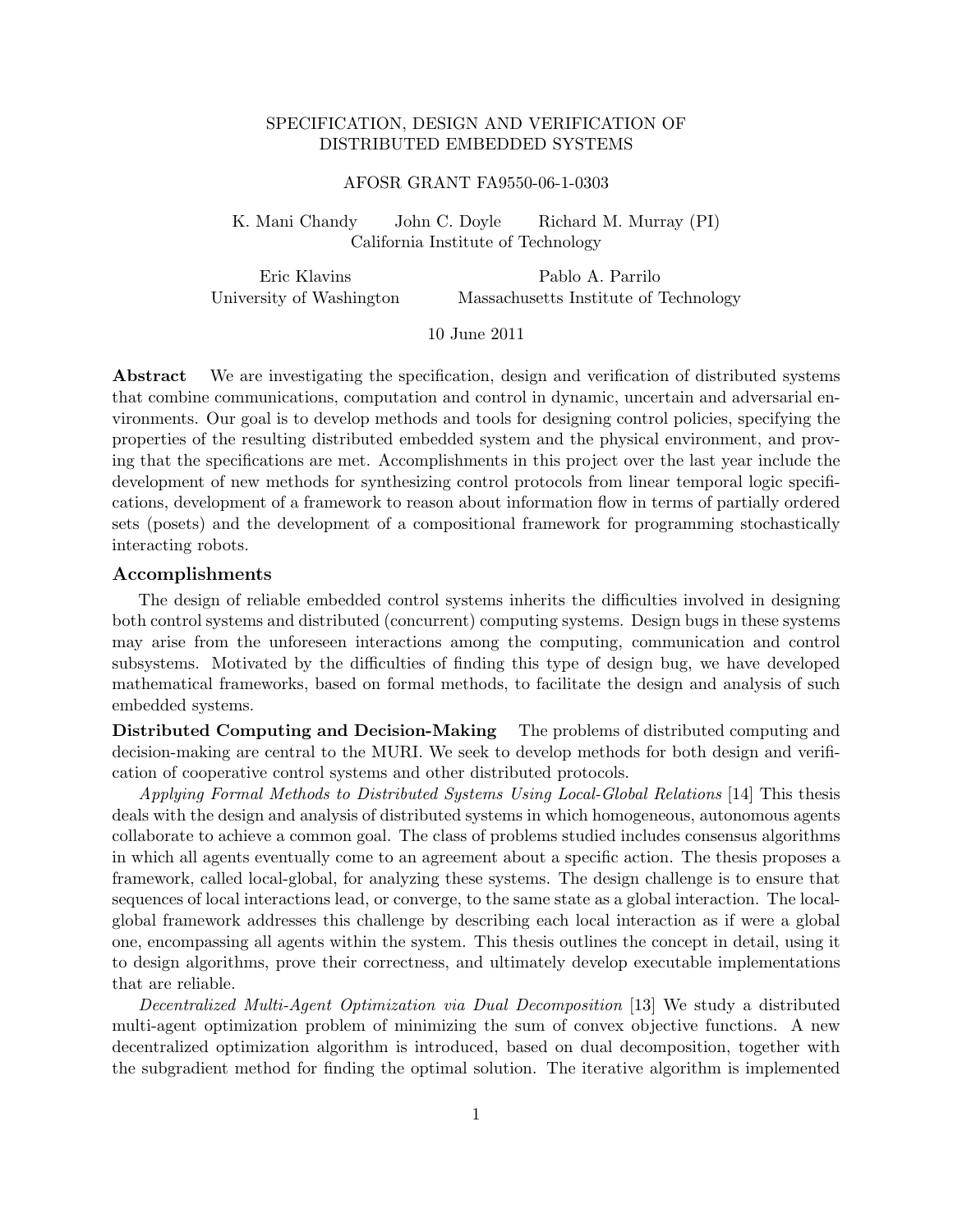on a multi-hop network and is designed to handle communication delays. The convergence of the algorithm is proved for communication networks with bounded delays. An explicit bound, which depends on the communication delays, on the convergence rate is given. A numerical comparison with a decentralized primal algorithm shows that the dual algorithm converges faster, with less communication.

Systematic Design and Formal Verification of Multi-Agent Systems [8] This thesis presents methodologies for verifying the correctness of multi-agent systems operating in hostile environments. We first consider message-passing multi-agent systems operating over an unreliable communication medium. We assume that messages in transit may be lost, delayed or received out-of-order. We present conditions on the system that reduce the design and verification of a message-passing system to the design and verification of the corresponding shared-state system operating in a friendly environment. Our conditions can be applied both to discrete and continuous agent trajectories. We apply our results to verify a general class of multi-agent system whose goal is solving a system of linear equations. We discuss this class in detail and show that mobile robot linear pattern-formation schemes are instances of this class.

Load balancing for multi-robot construction [7] In distributed multi-robot construction it is important to set the relative rates at which different construction sites receive raw building materials. Otherwise, subtasks finish at different times introducing unnecessary delays. We present a feedback algorithm to achieve robust load balancing in routing building materials for stochastic, distributed, multi-robot construction systems. We express global behavior in terms of local reactive behavior via Guarded Command Programming with Rates and prove correctness of the load-balancing controller for a wide range of conditions. We adapt a proof from earlier work on controlling Stochastic Chemical Kinetic systems and illustrate the algorithm on the Factory-Floor robotic testbed.

Stochastic Behavior and Games A key feature in understanding complex, distributed systems is the development of mechanisms for handling uncertainty. This uncertainty can be in the form of environmental disturbances and/or adversarial action. We are extending the formulations being developed for verification of hybrid systems to account for stochastic behavior, including gametheoretic approaches.

Tree-Structured Statistical Modeling via Convex Optimization [9] We develop a semidefiniteprogramming-based approach to the realization problem for a class of stochastic processes indexed by the vertices of a tree. We aim to construct a process indexed by a given tree such that the covariance among the leaf-variables realizes (or approximately realizes) a given covariance matrix. Unlike previous approaches to this problem, our method is global in nature and does not require prior specification of, or bounds on, the state dimensions at each vertex. Furthermore, we give conditions on a tree-structured process under which our approach correctly identifies the parameters and state dimensions of the underlying process given only the covariance among the leaf-variables. Finally we demonstrate, using a synthetic example, that given i.i.d. samples of the leaf-variables our method can identify the correct state dimensions of the underlying process.

A Compositional Framework for Programming Stochastically Interacting Robots [6] Large collections of simple, interacting robots can be difficult to program due to issues of concurrency and intermittent, probabilistic failures. Here, we present Guarded Command Programming with Rates, a formal framework for programming such multi-robot systems. Within this framework, we model robot behavior as a stochastic process and express concurrency and program composition using simple operations. In particular, we show how composition and other operations on programs can be used to specify increasingly complex behaviors of multi-robot systems and how stochasticity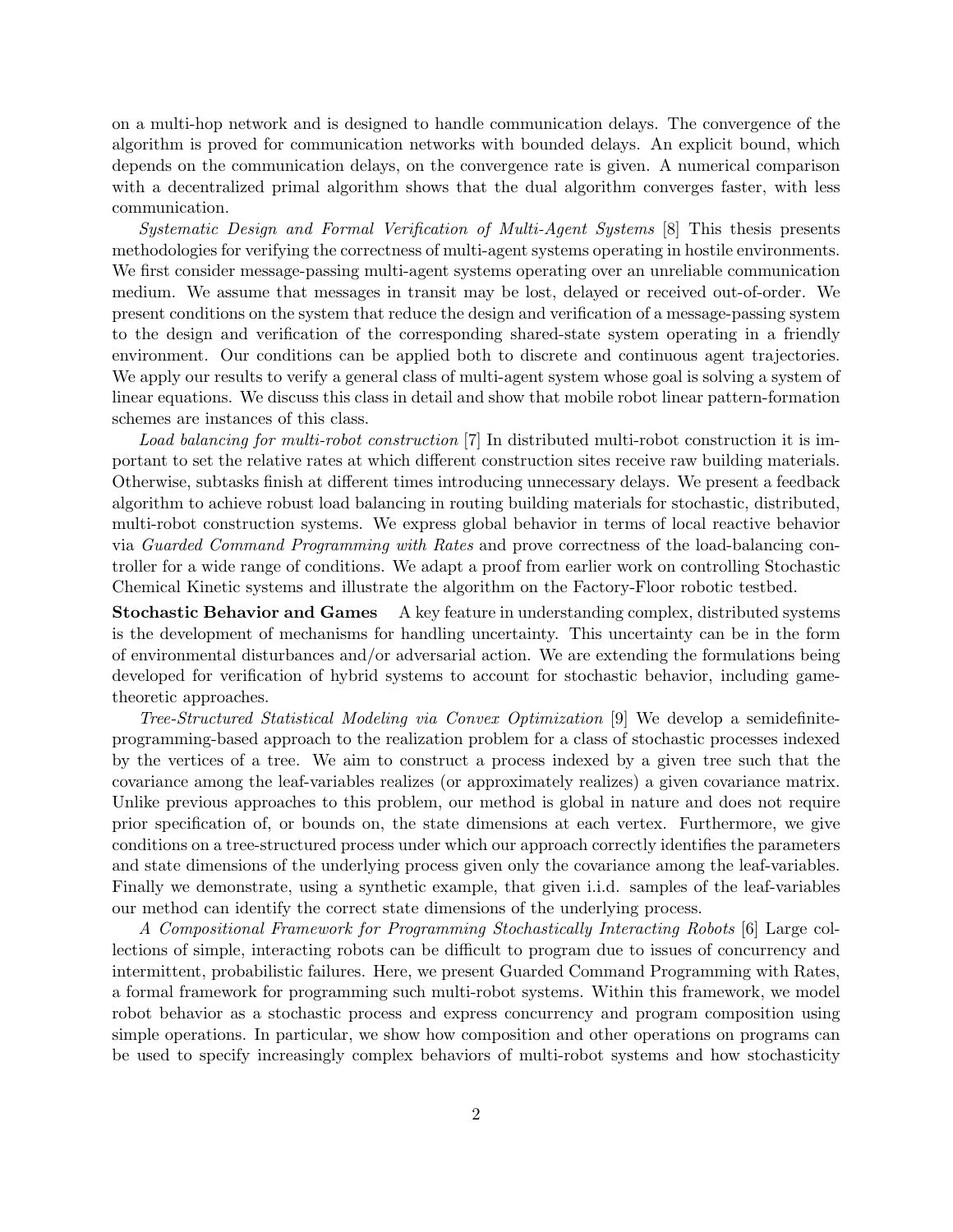can be used to create programs that can tolerate failure of individual robots. Finally, we demonstrate our approach by encoding algorithms for routing parts in an abstract model of the Stochastic Factory Floor testbed (Galloway et al. 2010).

Setpoint Regulation for Stochastically Interacting Robots [5] We present an integral feedback controller that regulates the average copy number of a particular assembly in a system of stochastically interacting robots. The mathematical model for the stochastic system is a tunable reaction network, which makes this approach applicable to a large class of other systems, including ones that exhibit stochastic self assembly at various length scales. We prove that this controller works for a range of set-points, and how to compute this range. Finally, we demonstrate the approach on a physical testbed.

Verification and Design of Hybrid Systems We are also investigating design-oriented techniques for developing and verifying protocols and control laws for hybrid systems. These results are motivated by work on autonomous navigation of ground and space vehicles (the latter developed jointly with JPL).

Model checking with bounded context switching [4] We discuss the implementation of a bounded context switching algorithm in the Spin model checker. The algorithm allows us to find counterexamples that are often simpler to understand, and that may be more likely to occur in practice. We discuss extensions of the algorithm that allow us to use this new algorithm in combination with most other search modes supported in Spin, including partial order reduction and bitstate hashing. We show that, other than often assumed, the enforcement of a bounded context switching discipline does not decrease but increases the complexity of the model checking procedure. We discuss the performance of the algorithm on a range of applications.

TuLiP: A Software Toolbox for Receding Horizon Temporal Logic Planning [15] This paper describes TuLiP, a Python-based software toolbox for the synthesis of embedded control software that is provably correct with respect to an expressive subset of linear temporal logic (LTL) specifications. TuLiP combines routines for (1) finite state abstraction of control systems, (2) digital design synthesis from LTL specifications, and (3) receding horizon planning. The underlying digital design synthesis routine treats the environment as adversary; hence, the resulting controller is guaranteed to be correct for any admissible environment profile. TuLiP applies the receding horizon framework, allowing the synthesis problem to be broken into a set of smaller problems, and consequently alleviating the computational complexity of the synthesis procedure, while preserving the correctness guarantee.

Distributed Synthesis of Control Protocols for Smart Camera Networks We consider the problem of synthesizing control protocols for smart camera networks where the goal is to guarantee that certain linear temporal logic (LTL) specifications related to a given surveillance task are met. We first present a centralized control architecture for assigning pan-tilt-zoom (PTZ) cameras to targets so that the specification is met for any admissible behavior of the targets. Then, in order to alleviate the computational complexity associated with LTL synthesis and to enable implementation of local control protocols on individual PTZ cameras, we propose a distributed synthesis methodology. The main idea is to decompose the global specification into local specifications for each PTZ camera. A thorough design example is presented to illustrate the steps of the proposed procedure.

Fault-Tolerant Controller Design with Applications in Power Systems and Synthetic Biology [12] This paper deals with fault-tolerant controller design for linear time-invariant (LTI) systems with multiple actuators. Given some critical subsets of the actuators, it is assumed that every combination of actuators can fail as long as the set of the remaining actuators includes one of these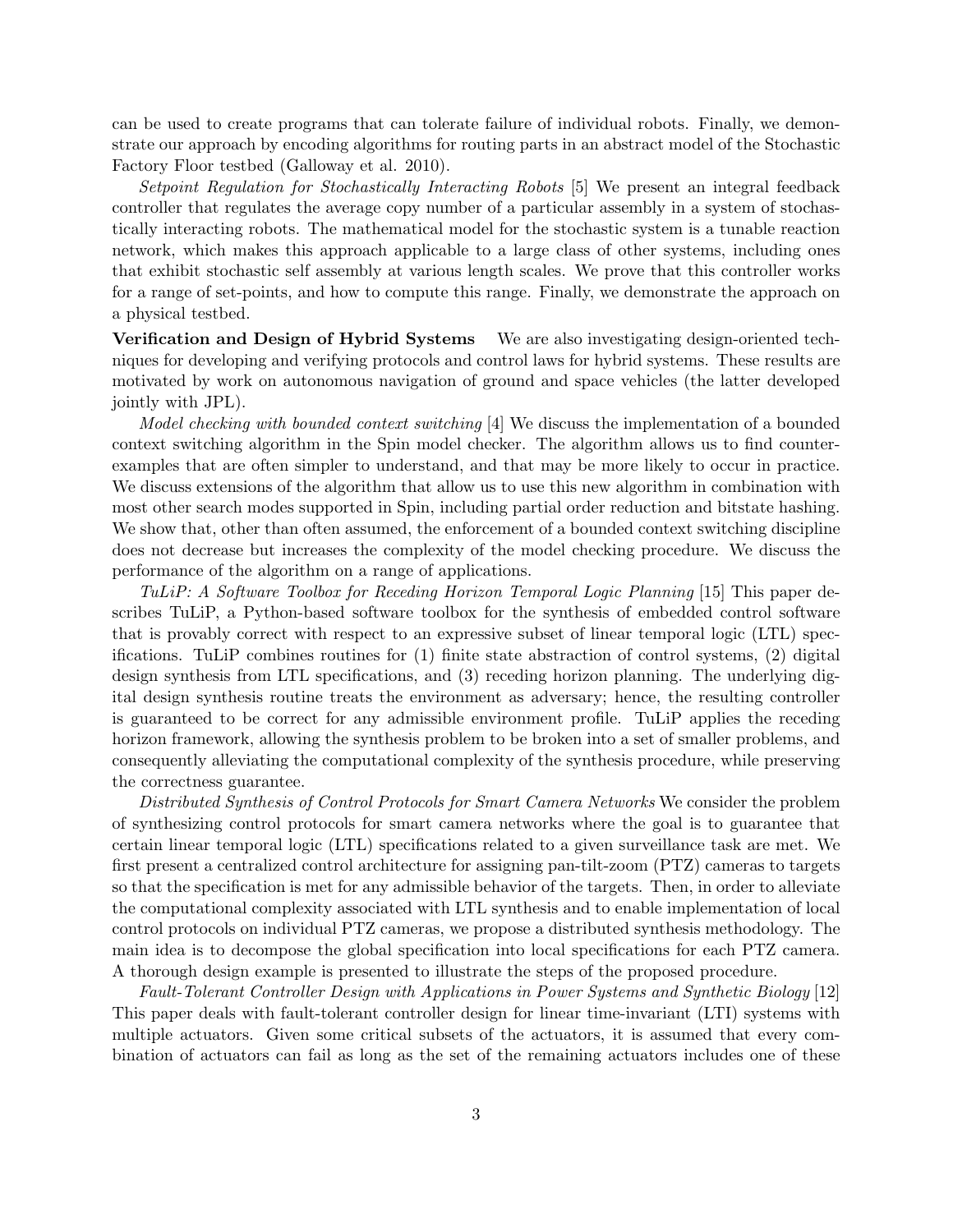subsets. Motivated by electric power systems and biological systems, the goal is to design a controller so that the closed-loop system satisfies two properties: (i) stability under all permissible sets of faults and (ii) better performance after clearing every subset of the existing faults in the system. It is shown that a state-feedback controller satisfying these properties exists if and only if a linear matrix inequality (LMI) problem is feasible. This LMI condition is then transformed into an optimal-control condition, which has a useful interpretation. The results are also generalized to output-feedback and decentralized control cases. The efficacy of this work is demonstrated by designing fault-tolerant speed governors for a power system. The results developed here can be extended to more general types of faults, where each fault can possibly affect all state-space matrices of the system.

Sum of Squares, Rank Sparsity and Lyapunov Analysis Finally, we continue to perform research that builds on our earlier work in sum-of-squares analysis for nonlinear and hybrid systems. This fundamental research area underlies many of the techniques described above.

An Optimal Controller Architecture for Poset-Causal Systems [11] We consider the class of decentralized systems known as poset-causal systems studied in [10]. While computational procedures for computing optimal decentralized controllers are now known [10], a detailed analysis of the architecture of the optimal controller is lacking. In this paper we propose a natural architecture for poset-causal controllers. In the process, we establish interesting connections between concepts from order theory such as Moëbius functions and control-theoretic concepts such as state estimation, innovation, and separability principles. Finally, we prove that the H2-optimal controller in fact possesses the proposed controller structure, thereby proving its optimality.

The Convex Geometry of Linear Inverse Problems [2] In applications throughout science and engineering one is often faced with the challenge of solving an ill-posed inverse problem, where the number of available measurements is smaller than the dimension of the model to be estimated. However in many practical situations of interest, models are constrained structurally so that they only have a few degrees of freedom relative to their ambient dimension. This paper provides a general framework to convert notions of simplicity into convex penalty functions, resulting in convex optimization solutions to linear, underdetermined inverse problems. The class of simple models considered are those formed as the sum of a few atoms from some (possibly infinite) elementary atomic set; examples include well-studied cases such as sparse vectors and low-rank matrices, as well as several others including sums of a few permutations matrices, low-rank tensors, orthogonal matrices, and atomic measures. The convex programming formulation is based on minimizing the norm induced by the convex hull of the atomic set; this norm is referred to as the atomic norm. The facial structure of the atomic norm ball carries a number of favorable properties that are useful for recovering simple models, and an analysis of the underlying convex geometry provides sharp estimates of the number of generic measurements required for exact and robust recovery of models from partial information. These estimates are based on computing the Gaussian widths of tangent cones to the atomic norm ball. When the atomic set has algebraic structure the resulting optimization problems can be solved or approximated via semidefinite programming. The quality of these approximations affects the number of measurements required for recovery. Thus this work extends the catalog of simple models that can be recovered from limited linear information via tractable convex programming.

Convex graph invariants [3] The structural properties of graphs are usually characterized in terms of invariants, which are functions of graphs that do not depend on the labeling of the nodes. In this paper we study convex graph invariants, which are graph invariants that are convex functions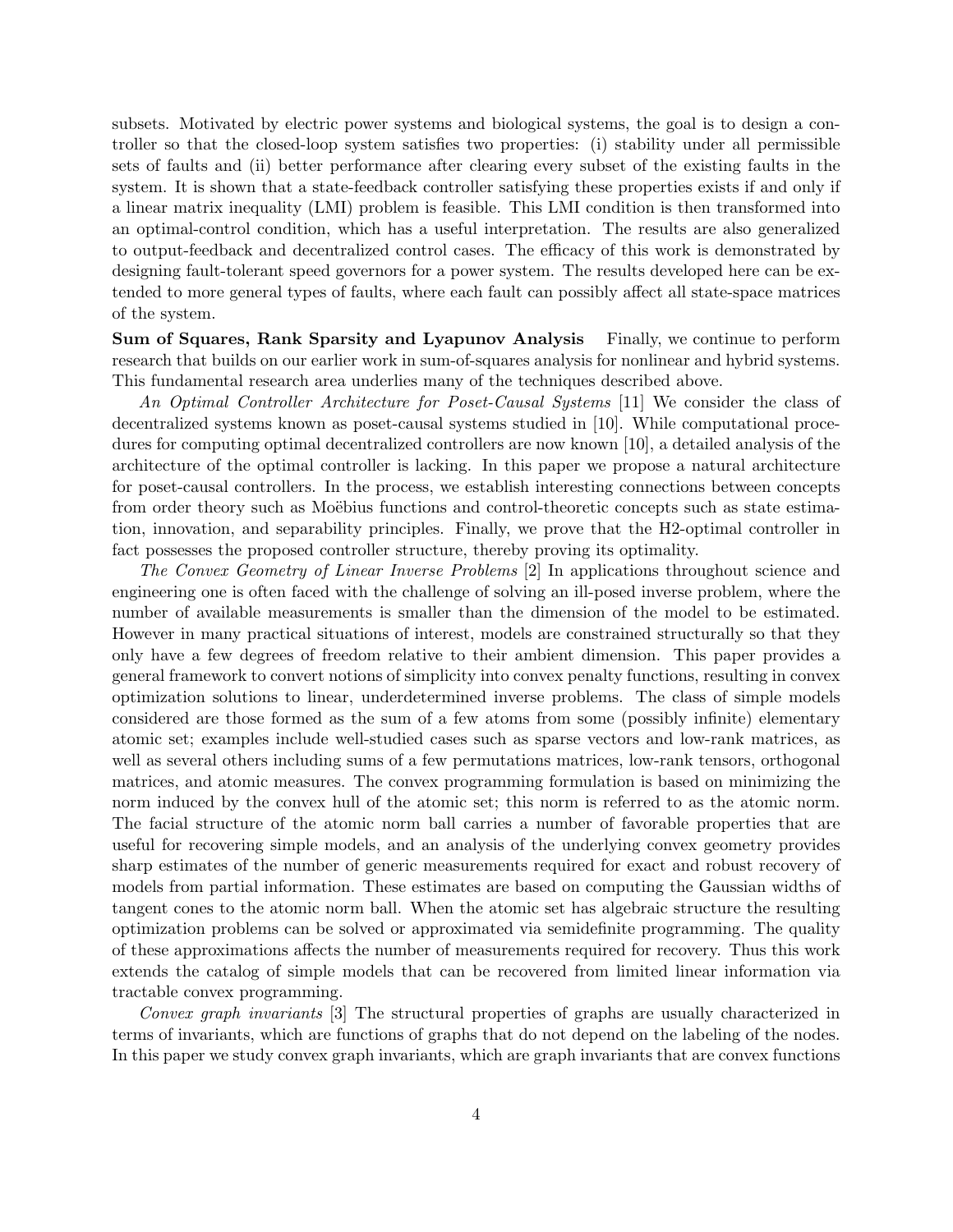of the adjacency matrix of a graph. Some examples include functions of a graph such as the maximum degree, the MAXCUT value (and its semidefinite relaxation), and spectral invariants such as the sum of the k largest eigenvalues. Such functions can be used to construct convex sets that impose various structural constraints on graphs, and thus provide a unified framework for solving a number of interesting graph problems via convex optimization. We give a representation of all convex graph invariants in terms of certain elementary invariants, and describe methods to compute or approximate convex graph invariants tractably. We also compare convex and non-convex invariants, and discuss connections to robust optimization. Finally we use convex graph invariants to provide efficient convex programming solutions to graph problems such as the deconvolution of the composition of two graphs into the individual components, hypothesis testing between graph families, and the generation of graphs with certain desired structural properties.

Converse Results on Existence of Sum of Squares Lyapunov Functions [1] Despite the pervasiveness of sum of squares (sos) techniques in Lyapunov analysis of dynamical systems, the converse question of whether sos Lyapunov functions exist whenever polynomial Lyapunov functions exist has remained elusive. In this paper, we first show via an explicit counterexample that if the degree of the polynomial Lyapunov function is fixed, then sos programming can fail to find a valid Lyapunov function even though one exists. On the other hand, if the degree is allowed to increase, we prove that existence of a polynomial Lyapunov function for a homogeneous polynomial vector field implies existence of a polynomial Lyapunov function that is sos and that the negative of its derivative is also sos. The latter result is extended to develop a converse sos Lyapunov theorem for robust stability of switched linear systems.

### Acknowledgment/Disclaimer

This work was sponsored (in part) by the Air Force Office of Scientific Research, USAF, under grant/contract number FA9550-06-1-0303. The views and conclusions contained herein are those of the authors and should not be interpreted as necessarily representing the official policies or endorsements, either expressed or implied, of the Air Force Office of Scientific Research or the U.S. Government.

#### References

(Due to page limitations, this list contains only selected papers submitted or published during the past year. Preprints are available via the MURI website.)

- [1] A. Ahmadi and P. A. Parrilo. Converse results on existence of sum of squares lyapunov functions amir. In Proc. IEEE Control and Decision Conference, 2011.
- [2] V. Chandrasekaran, B. Recht, P.A. Parrilo, and A.S. Willsky. The convex geometry of linear inverse problems. Technical report, arXiv:1012.0621v1, 2011.
- [3] V. Chandrasekaran, B. Recht, P.A. Parrilo, and A.S. Willsky. Convex graph invariants. Technical report, arXiv:1012.0623v1, 2011.
- [4] G. J. Holzmann and M. Florian. Model checking with bounded context switching. Formal Aspects of Computing, 23(3):365–389, 2011.
- [5] N. Napp, S. Burden, and E. Klavins. Setpoint regulation for stochastically interacting robots. Autonomous Robotics, 30(1):57–71, 2011.
- [6] N. Napp and E. Klavins. A compositional framework for programming stochastically interacting robots. International Journal of Robotics Research, 30(6):713–729, 2011.